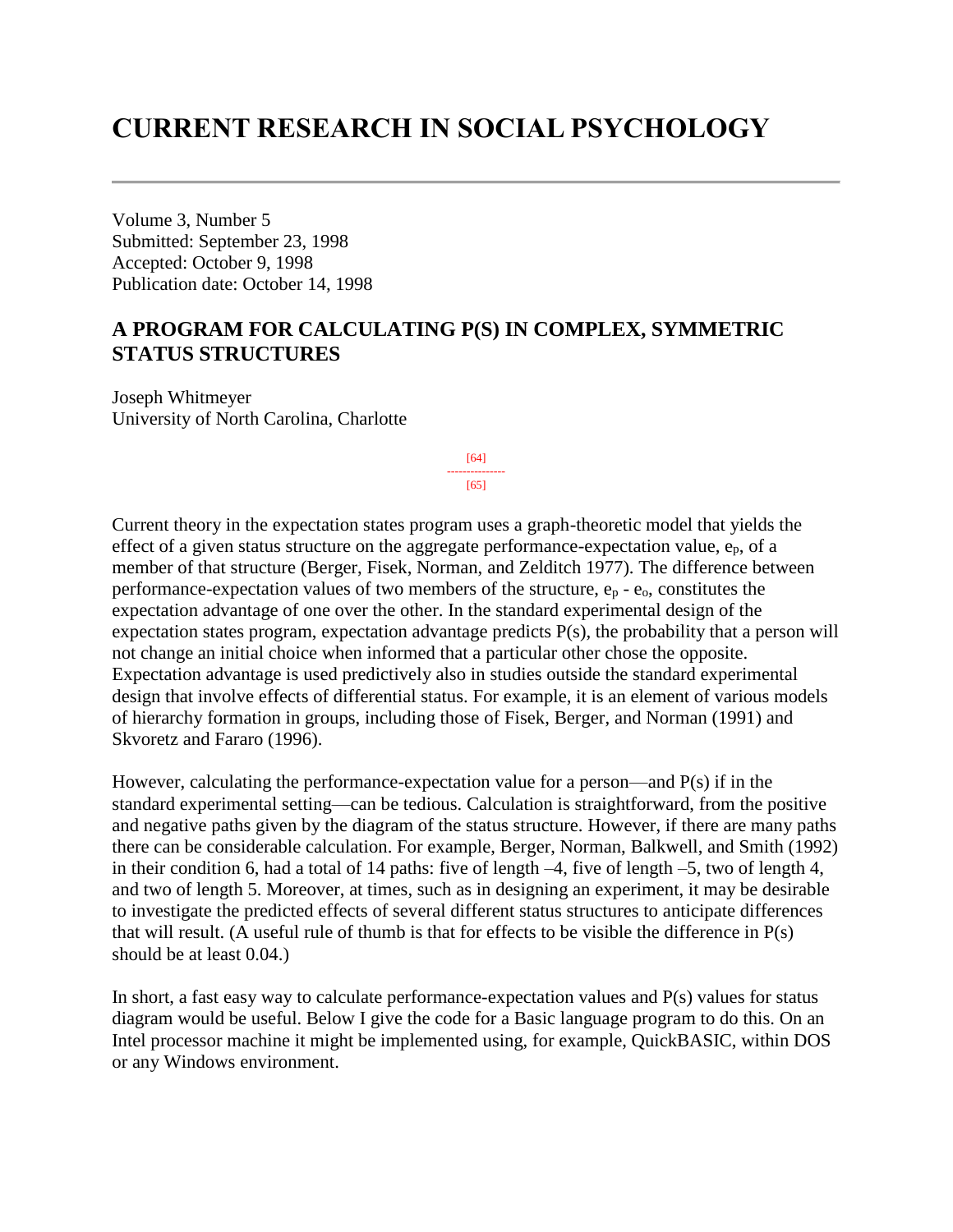The program calculates  $P(s)$  from the performance-expectation values of person and other,  $e_p$  and eo, assuming a symmetric status structure (i.e., whatever characteristics p is high on, o is low on, and vice versa). It uses the linear model for  $P(s)$ , that is,  $P(s) = m + q(e_p - e_o)$  (see Berger et al. 1977). M and q are parameters estimated from the data. m is a baseline tendency to reject influence, essentially a population parameter. q is the overall influence of status (expectation advantage) on changing one's response, essentially a situational parameter.  $e_p - e_o$  is status advantage, generally the variable of interest.

Currently, there are three different ways to calculate the performance-expectation value ep, based on three different ways of calculating the contribution of given path lengths. These are a linear model with coefficients estimated from empirical data (Berger et al. 1977), a linear model with theoretically derived coefficients (Balkwell 1991), and a theoretically derived exponential model (Fisek, Norman, and Nelson-Kilger 1992). The program presents performance-expectation values  $(e_p)$  and  $P(s)$  values for all three. Generally all three methods yield similar values.

> [65] --------------- [66]

Before running the program, the researcher should draw a status diagram, reflecting all actors (p,  $o_1$ ,  $o_2$ , and so on) and their possessed characteristics  $(D_1, D_2, C_1, C_2,$  and so forth). The researcher should add induced elements  $(\Gamma, \tau, \Upsilon)$  and induced links, and connect all actors to T+ and Tthrough all possible paths. Finally, all path lengths should be listed.

The program may now be run. In QuickBASIC, Shift-F5 will do this. Values for m (typically about 0.65 for college students), q (typically,  $0.10 < q < 0.15$ ), and the path lengths should be entered. Negative path lengths should be entered as negative numbers. After the last path length has been entered, hit  $\langle$ enter $\rangle$  (or 0) for the next path length. Calculations appear, as in the example in Figure 1 below.

m? .65 q? .1 Path length? 4 Path length? 5 Path length? -4.8 Path length? -5.8 Path length? Fisek exponential: e(p) is 9.346545E-02 p(s) is .6686931 BFNZ polynomial: e(p) is .1263731 p(s) is .6752746 BFNZ polynomial, Balkwell coeffs.: e(p) is .1115733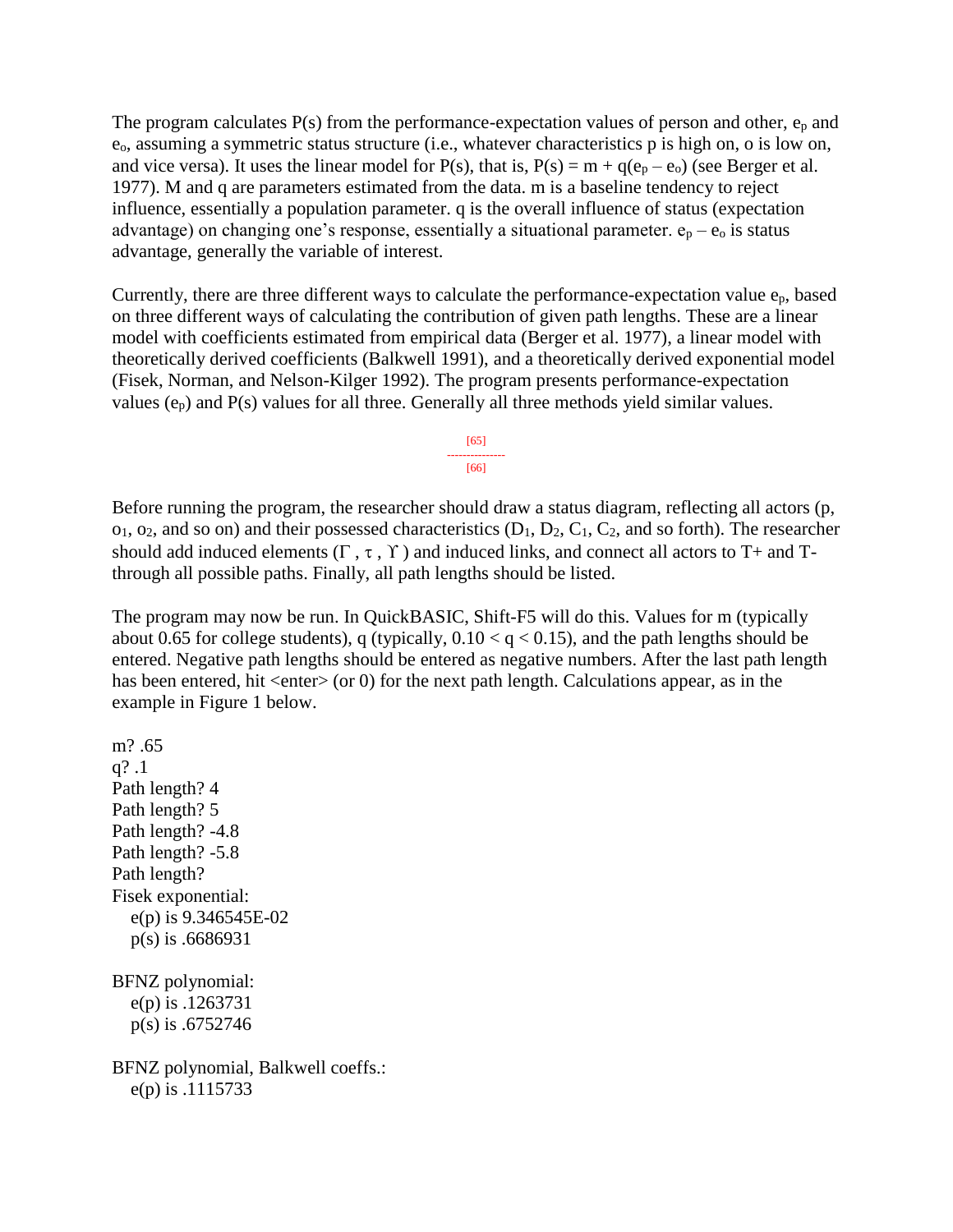#### p(s) is .6723146

more? N

*Figure 1. P(s) Program Output For Second Order Expectations Experiment (Webster, Whitmeyer, and Troyer 1998)*

> [66] --------------- [67]

Note that in the example of Figure 1, the negative path lengths were not whole numbers. Recently the possibility of variable (non-whole number) path lengths has been introduced to handle source effects (Fisek, Berger, and Norman 1995) and second order expectations effects (Webster, Whitmeyer, and Troyer 1998) using the graph-theoretic model. As shown in the example, this program also can calculate performance-expectation values and P(s) values for variable path lengths.

In the future, it would be desirable to have a graphical version of this program, which could calculate these values directly from status structures. However, until that time, this program may help to ease some of the calculation burden of estimating effects of status structures.

### **APPENDIX**

```
.BAS file for Whitmeyer's Expectation Advantage Program
REM
REM This computes p(s) for paths of given lengths. It uses three
REM methods to compute f(i) for path-lengths. One is Fisek's exponential
REM function; one is the polynomial function from Berger, Fisek
REM Norman, and Zelditch (1977: ch. 5) with user-input values, and
REM one uses Balkwell's (1991 Advances) values for k and f(7).
REM
PRINT
PRINT "Three different models for f(i) (Fisek, BFNZ, Balkwell)."
PRINT
f4 = .1768: k = 3REM PRINT "For BFNZ, to calculate f(i), give f(4) (usually 0.1768)"; : INPUT
f4
REM PRINT " ... and k (usually 3)"; : INPUT k
xk = 3.191636: f7 = .005
PRINT : PRINT "Put path length of 0 when done.": PRINT
alefta = 1: blefta = 1aleftb = 1: bleftb = 1aleftc = 1: bleftc = 1PRINT "m"; : INPUT m
PRINT "q"; : INPUT q
p = 0: n = 0100 PRINT "Path length"; : INPUT i
IF i = 0 THEN
         PRINT "Fisek exponential:"
        ep = (1 - blefta) * p - (1 - alefta) * n
```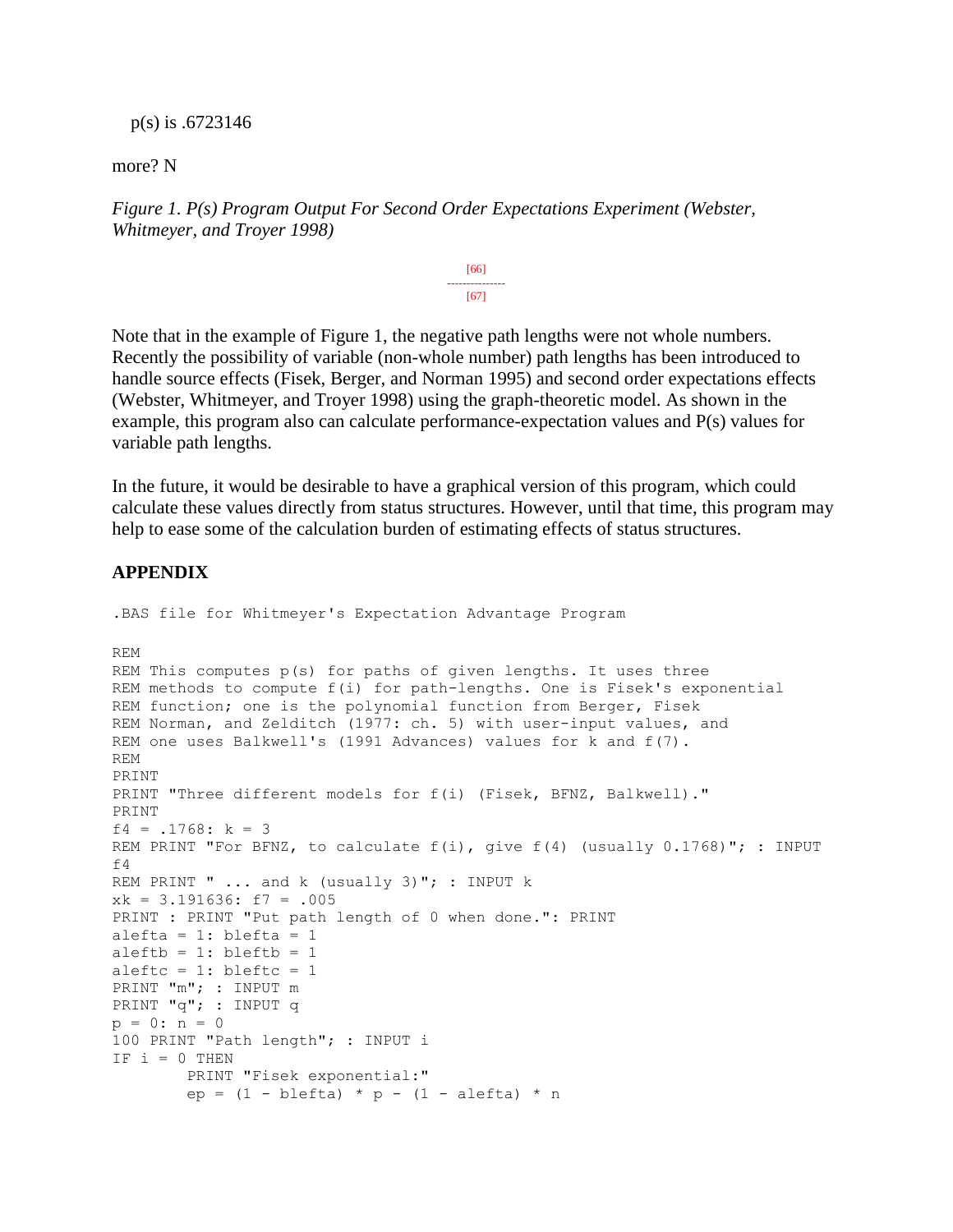```
PRINT " e(p) is "; ep
        sp = m + q * ep * 2PRINT " p(s) is "; sp
        ep = (1 - \text{bleftb}) * p - (1 - \text{aleftb}) * n PRINT : PRINT "BFNZ polynomial:"
         PRINT " e(p) is "; ep
        sp = m + q * ep * 2PRINT " p(s) is "; sp
        ep = (1 - bleftc) * p - (1 - aleftc) * n PRINT : PRINT "BFNZ polynomial, Balkwell coeffs.:"
        PRINT " e(p) is "; ep
        sp = m + q * ep * 2PRINT " p(s) is "; sp
        PRINT : PRINT "more"; : INPUT a$
        IF a$ <> "y" THEN STOP
        alefta = 1: blefta = 1aleftb = 1: bleftb = 1aleftc = 1: bleftc = 1p = 0: n = 0 ELSE
         IF i < 0 THEN
             j = -ifa = 1 - EXP(-2.618 \land (2 - j))xp1 = k \land (4 - j)fb = 1 - (1 - f4) \wedge xp1
            xp = xk (7 - j)
            fc = 1 - (1 - f7) \wedge xp
            n = 1alefta = alefta * (1 - fa)aleftb = aleftb * (1 - fb)
            aleftc = aleftc * (1 - fc)
         ELSE
            xp1 = k \land (4 - i)fa = 1 - EXP(-2.618 (2 - i))
            fb = 1 - (1 - f4) \wedge xp1
            xp = xk \land (7 - i)fc = 1 - (1 - f7) \wedge xp
            p = 1blefta = blefta * (1 - fa)bleftb = bleftb * (1 - fb)
            bleftc = bleftc * (1 - fc)
         END IF
     END IF
GOTO 100
END
                                         [67]
                                       ---------------
                                         [68]
```
#### **REFERENCES**

Balkwell, James W. (1991). "Status Characteristics and Social Interaction." Pp. 135-176 in *Advances in Group Processes*, Vol. 8, Edward J. Lawler, Barry Markovsky, Cecilia Ridgeway, and Henry A. Walker (Eds.). Greenwich, CT: JAI.